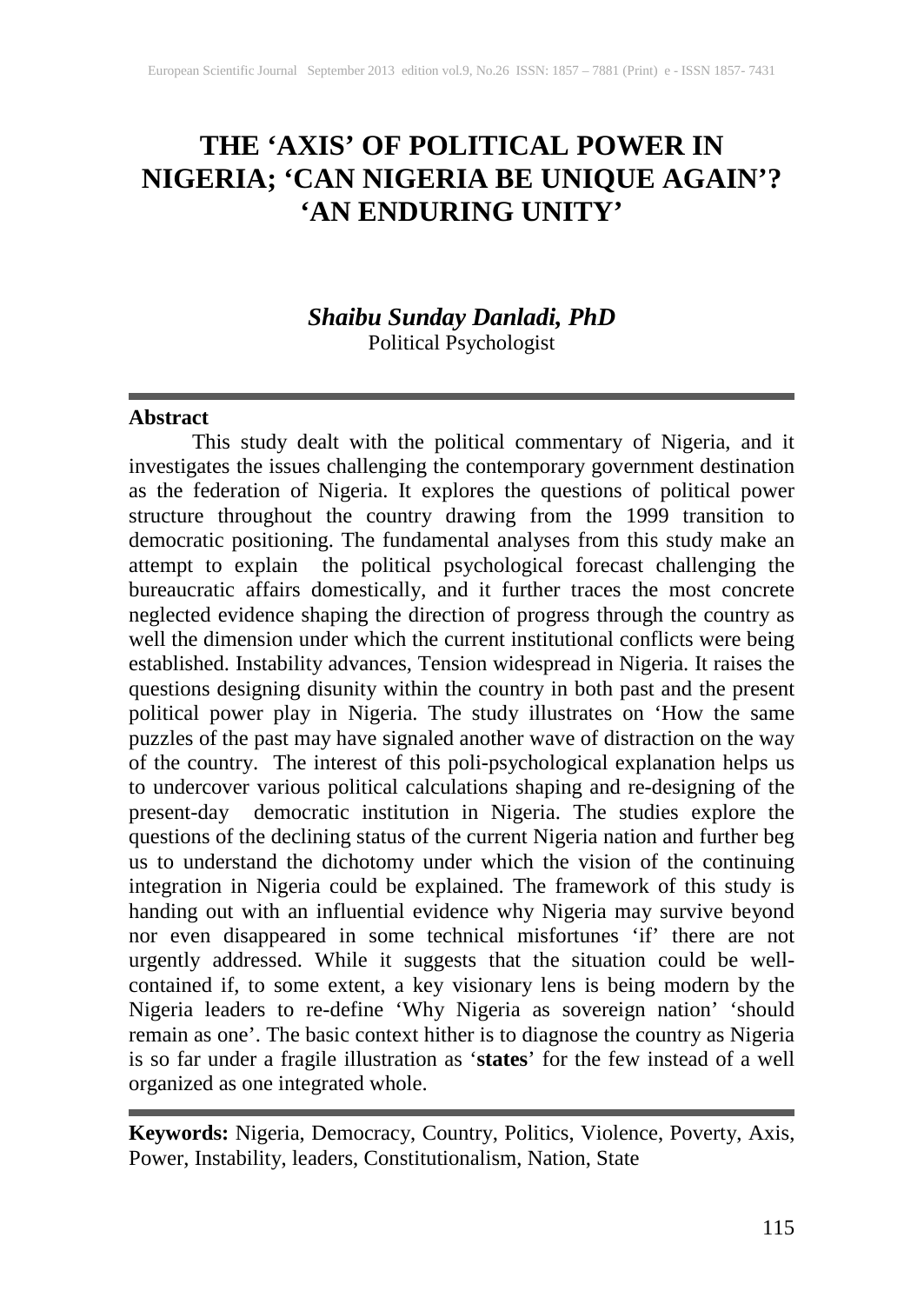#### **Introduction stage One' The Jurisdiction 'called' Nigeria**

*"Where we were yesterday as a country was sub-changed. The justifications why we are not more with one's feet on the ground today is also suspended. We now live under a denied democratic transition, an escape to reality seem unreal".(Shaibu,201)* 

The sphere under which one could penetrate the political pact of violence in Nigeria throughout history is to identify with the questions of power rotation and institutional perishes. However, the politics of divide and rules also play a significant contribution to the current states of democratic decline in Nigeria's political landscape. Indeed, to generate numerous axis under which Nigeria's situation hangs is to preempt the whole outlook of the country as many scholars may have linked the situation to the Samuel Huntington, Cash of civilization<sup>34</sup>. Remarkably, on the political oppression in Nigeria through an ideology. Certainly, throughout the Nigeria history with both periods of conflict of interest, sectionalism advance by groups for individual survival, political distortion and more ideological recycling, some scholars had to attach the entire constraints to the vast proportion of the country Nigeria with a mere regard to human misery, political decline, poverty, institutional instability.. Violence and corruption as a pivotal construction of a clash of civilization while undermining the proactive architecture of the key axis of violence and human suffering as crises of identity and territorial competition for hegemony, which had to shorting the Nigeria participatory to democratic deliverance since the 60s. Thus, on this ground in another dimension, had to explain an extension of different political views and practices inherited by every Nigeria leader's to hack jack neither the power to control the lives of Nigeria as one deem fit nor accumulate the entire transfer of the national treasure abroad where possible for each group, party ideology, regions as far as they could while in office. We should also note that, this has been why issues if domestic development does matter in reality, to many Nigeria leaders because they try to serve people, groups, self and regions irrespective of the declining status of the entire country.

Therefore, this often explains the cause why there has no been efficient and effective willingness of any leaders to see through the optical lens of the country diminishing and further collapsing. An idea toward cultivating a sound and recognize a policy diagram for proficient democratic institutions receive sometimes a deaf ear in Nigeria despite that almost all the elites believed there is a saint beyond Jesus Christ to save the country. For

<span id="page-1-0"></span><sup>&</sup>lt;sup>34</sup> Samuel Huntington, the clash of civilization and the rethinking of world order (free press 2002)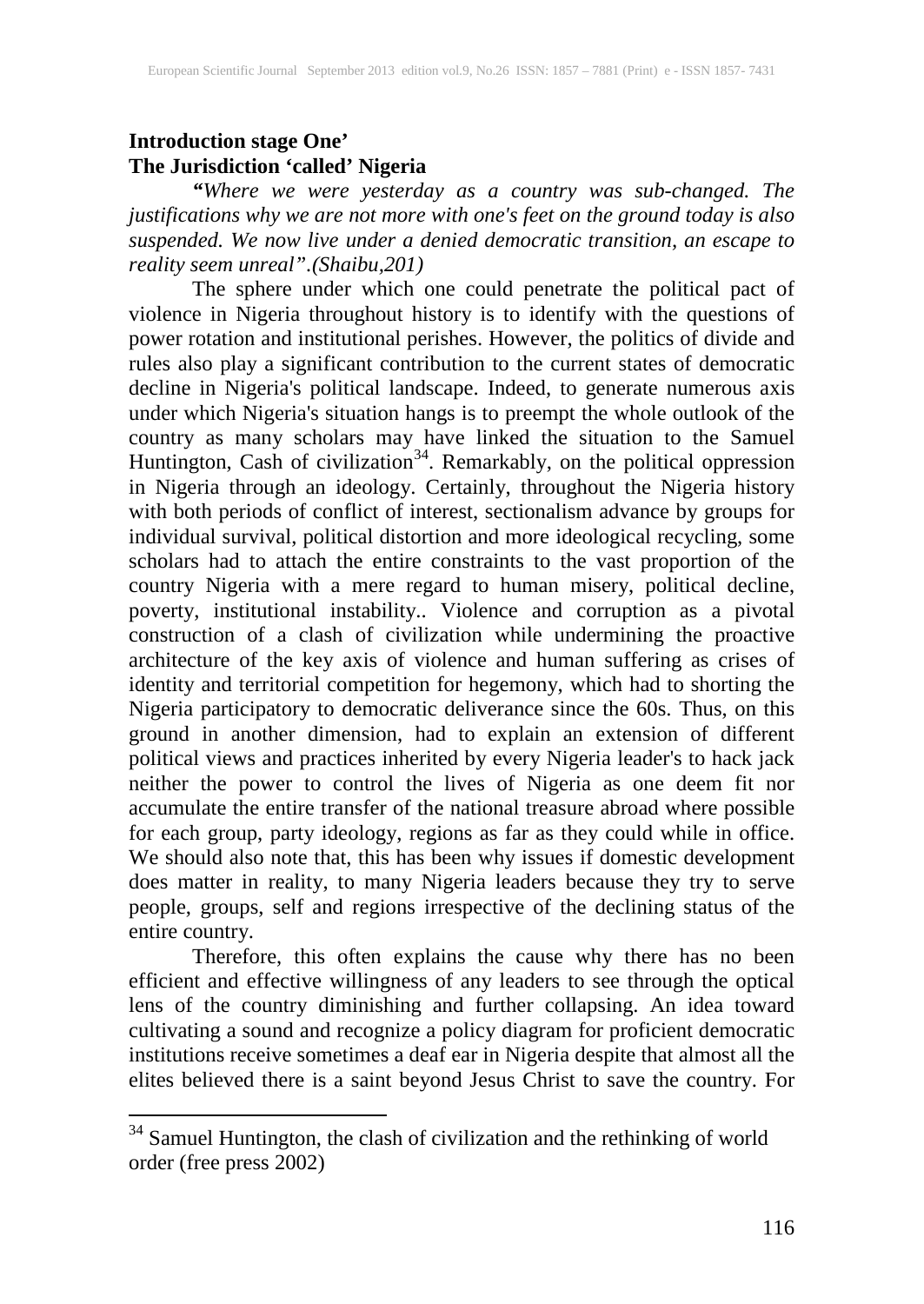example, The role of poverty navigating the entire country's onto violence, crime, destitution, unemployment is often underestimated nor rather regards as irrelevant by some key leaders who believe success is not for the whole country. Therefore, equality does not matter in Nigeria and as such. Transition to democracy does not make sense to those few. Consequently, inequality is being preserved and protected by diamond gate. Freedom now under a surveillance by the one or two groups of leaders. What is the journey of democracy in Nigeria?. We may now imagine why a common response to the 21<sup>st</sup> century globalization of equality, poverty eradication, violence and political deceptions, crime and looting, inactive legal colleagues with some dedicated to proving themselves as a real saviour of the nation through a transparent judgment and constitutional interpretations have to redesign their interest to be saving the looters of the country's wealth. While the rest are being purchased like a bag of Rice for private defence. Furthermore, even integration of existing difference shocking the country elevation has been institutionalized and amended as legitimate in the country. 'We are not equal and so shall it be'. It's believed historically from the time of Aristotle, Plato, Emmanuel Kant, John Rawls etc. that there are nothing more distorting peace, unity, integration than an idea of inequality, selfishness, egoism and radical individualism in any given institutions, (Shaibu,2013). As mentioned, the Nigeria malfunction should not be distanced from this axis and as such, an efficient democratic journey in the country has to be denied as a result over the years. This has been the motive why democratic ideas have been a doubtful scenario as a tension for individualism in the country has shifted the country's participation into a  $21<sup>st</sup>$  century democratic acceleration irrespective of every policy ever advance for the benefit of growth. Where this growth does not germinate beyond four years, then we should now conceive that it was crafted for individual selfishness instead of for the general purpose of the commonwealth.(Shaibu,2013)

#### **An extraordinary inquiry into the Nigeria political experiences of failures**

#### **'The unparalleled network of Evil'?**

It's obviously not too long and from generation to another, all the Nigeria leaders could not explain nor clearly see the inactiveness of the country failing standard. What is wrong? These questions have not been the exact Nigeria styles of leadership questions rather 'we are doing all we could to transform the society into gravies' new haven in African continents even when the situation in the country is widely seen on every TV screen all over the world the states of disunity in Nigeria. However, In Nigeria, the condition dragging the country into a high point of devastation due to the fact of institutional weakness, lack of vision and the cycle of shortsighted leaders had to undermine every available subject to the nation established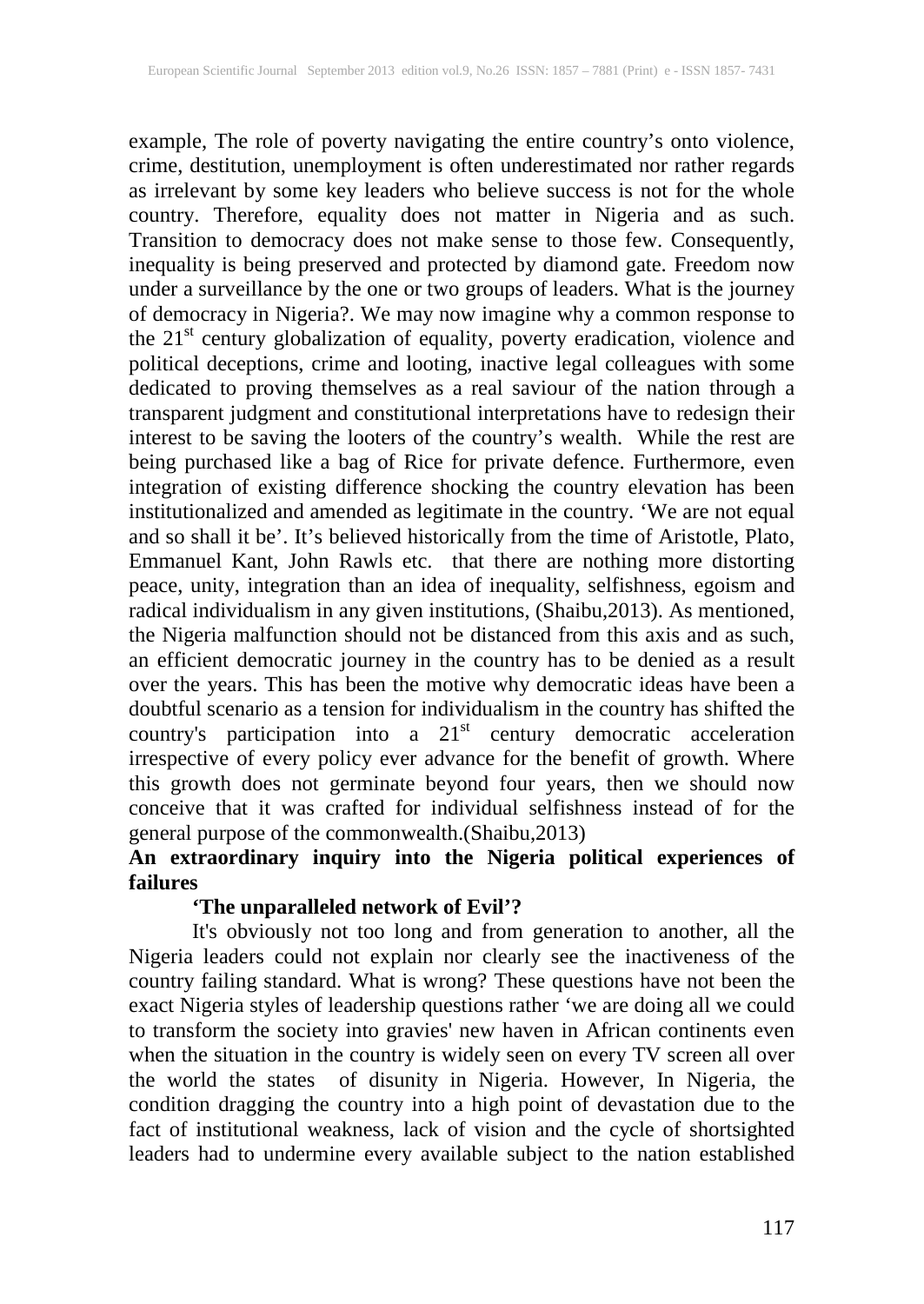challenges. For instance, defining the fundamental terms under which Nigeria existence could be visualized has been a naïve nor rather disappointing while what is moral enough to regulate the country has been politicized and further caged. Eg. How well has the Nigerian government been able to manage her domestic wealth over the years? This view may have sounded like not a question but less put it differently, over the past decade of the Nigeria sovereignty. Most of the officials enjoy taking loans, collected or accepted to elevate the country domestically were grossly navigated into a private empire or rather in some cases under-utilized as being used for political satisfaction instead of those measures toward channeling those resources into salvaging the poverty level throughout the country. Furthermore, we should not be surprised about the Nigeria turning to China as one aspect that could prosper nor changed the country's scrambling institution and the economy. The key reason for this forecast is that, 'we have all seen from the history how such active move had to pencil Nigeria under a barrel borrower in the past without any benefits to the general Commonwealth. Thus, the only advantages to be expected from such a dragon shifting economic relations may end us in three dimensions. (a) The Chinese return to Nigeria this time around is to satisfy their domestic economic interest rather than helping Nigeria as a general term in diplomacy (b) China has to envision what indigenous Nigeria's investors and local industries might see now with their naked eyes but yet, their interest will demolish the internal Nigeria goods by making Nigeria dust-bean for shipping sub-standards goods (c) while this may be seen from a political calculation by the a couple of government leaders, in return, the big shares of the bilateral engagement should provide handsomely to those technically few who preached the gospel of such agreement with no equal calculation to what is expected and what should the trip serve the Nigerians. However, There are also issues of continuing recipe for dissimilar opinions by every ethnic, religious, group's belief commercializing the inhabitant of every region in Nigeria since independence, especially those that should provide a viable transition for the Nigerians steady progress toward salvaging the nations. Thus, most coherent Nigeria leaders view about reshaping the country as one against their ambitions and security. Perhaps, one could ask, how can one take the weak political institutions, economic confusions, social separation, environmental violence and conflicts impacting high ratio of deaths, wounded and refuges without acknowledging a mechanism of a radical transformation through changing the landscape of evil inherited almost 100 years ago as a nation? The problem of Nigeria is not actually those connected with the people inhabiting the institutions, but the politically un-remember elites in power had to deny the inhabitants of Nigeria a measure of integration and rehabilitations needed to secure the country's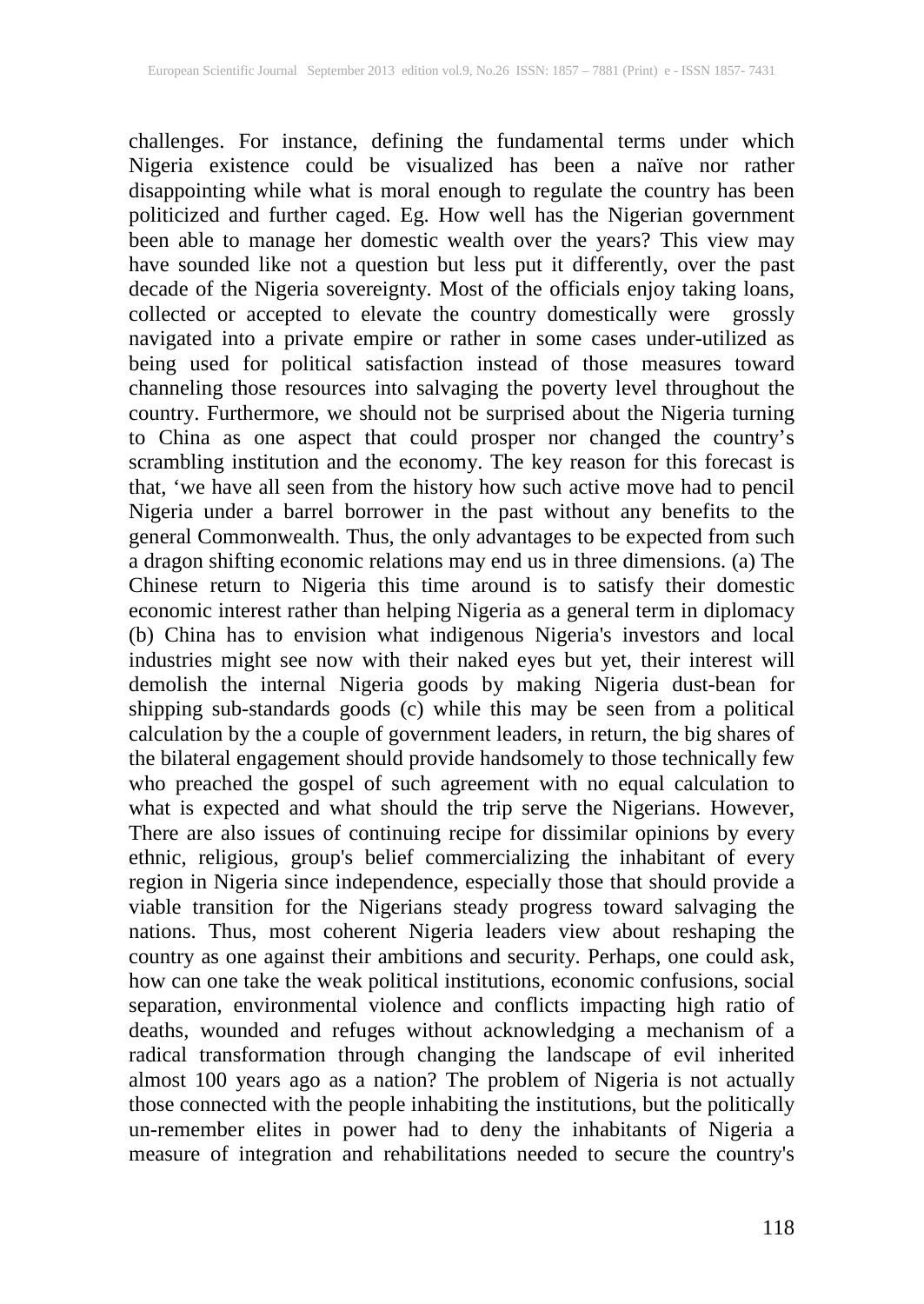freedom through sectionals of identity. The country Nigeria poses a means to the mutual concession as a nation but different political ideologies had been working against the country process, and these antelope ideas are to use the identity, regions, religious and royalty to secure a position in the political office to trade their private aggrandizements. We should understand that, this view is an elevation of political problems pressurizing the nation's stability and also regulating the unacceptable elite's commitment to democratic tolerance, cooperative policy that could enhance growth and eventual translating the declining status of the country through genuine dialogues with one vision. The contemporary power struggle in Nigeria which started from 1962-1963 had a landmark in the Nigeria history where the chamber of law making had to turn into political theatre for violence and boxing for interpreting the democratic norms to the general Republic. I mean, history is nothing more than a smoke of wing in Nigeria as it does not reflect anything tangible that could significantly change the lifestyles of the nation's political aspiration over the years. Although, one should not see the North, West and Eastern Nigeria as the only problems of the country's exuberating unity, for examples, The Niger Delta groups had courses of the devastated violence since the oil was discovered in the country in 1957 to date. The Fulani Hetmans struggling with ethnic clashes' with the significant issues on who own plateau states Jos, Tivs in Benue states rioting with Idoma ethnic groups, Edo with their problems of boundary next to Igbo communities over oil extraction, etc. thereafter, the conflicts of interest internally in Nigeria do not persist in three axes of power the North, West and the east as the major player in violence construction in Nigeria's geopolitics. One of the best arguments this study could place for debates is that, Until Nigeria must make it available for rectify system overhauling and through these mechanisms, the entire inhabitation will accept that the willingness to back the current institution's project advance the courage with the system without sentiments. These genuine tactics of shifting blame on every past political leader will be finally buried, and the new leaders carry their fresh cross to navigate the country to neither hellfire to clear heaven. In fact, even heaven is a choice. You neither choose to follow Christ nor choose to follow the ways of evil. However, the judgment of heaven and earth has been often pronounced by those who have never had an idea of hell or heaven itself. We are living in a misinterpretation of world policies and ideas of the creation of heaven and earth. (Shaibu, 2013). We have all witness 14 years after the Nigeria democratic transition with both tears of separatism, despotism politics, violence, terrorism, increase poverty and destitution, political deceptions and lot of more. Yet, what is the Nigeria political calculation from both the past and the present government as a kind of a significant support for regional autonomy, advance intergovernmental expression, which could put an end to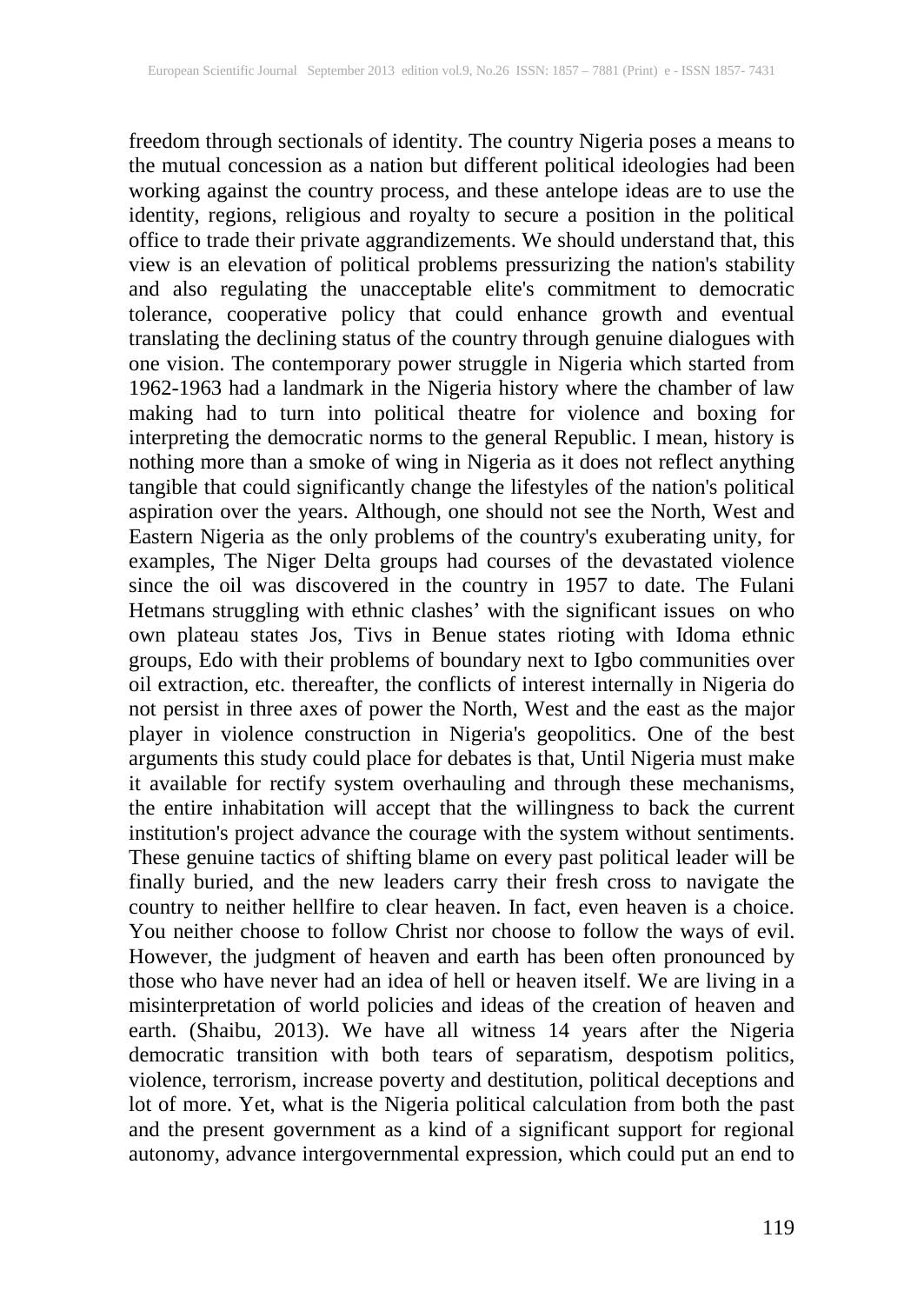poverty in each region? . In fact, both the questions and answer are being suspended in Nigeria until another day. Insightfully, the country Nigeria had to undergo a serious and severe human misery throughout a decade of her independence experiences and this has been cursed by the majority of the leader's inability to identify key institutional weaknesses. As a result, there fail short and neglect every issue of pure transformation for developing the entire country under their arms at the federal capital territory, (Aso-Rock). It's also my argue again that good politics began by identifying public policy that worth double re-thinking about the basis of society itself and further to the eventual progression into a larger community advancement against the odd usual political crafting of despotism, undemocratic ideas and corrupt politicking surrounding most institutions. A truly constructed ideology enhances enough to elevate society must be caved nor pencil down on just society for the Commonwealth, acceptable democratic practices by melting negative attitude with positive ideas to establish a conducive progress for freedom and individual liberty in states of the nation where every human being are born equal. The Nigerian people desire an escape from poverty, need a pure democratic freedom. The country can only achieve this through a degree by leaders fulfilling all the necessary institutional demands for security to the degree that they are liberated from insecurity. It has been observed that, it is simply through being free that man-being could declare being reached their individual potential. Concretely, Many Nigerians had lost already their liberty as being a citizen of Nigeria due to poverty, unemployment, negligence, etc. We can only attach these predicaments with two fundamental problems dragging the country into the events of the 90s in the Eastern Europe where no one believes it ever could happen to break down communism. Nevertheless, all is history today. We also saw it recently in Libya, Egypt, Tunisia and the ongoing civil wars in Syria. Although, I still reject a debate that Syria is fighting a civil war, but a war converted and define through a spirit of ideology to ride off the existing government. That's, if proper. What is civil war should be defined in its real contents. Ideally, the context of the Nigeria entanglements emanates from this axis; (a) Consolidation of political power from the hands the regional governments into the hands of a few elites at the centre go against the most basic tenets of democratic liberty, wisdom and all from the lesson from Aristotle down to Plato with eventual lessons of the current historical trap of the country; Thus, centralism itself provides at most a stronger attraction for the few ambitious leaders with double lens and greedy section of individuals in government. (b) The Accidental View of History" which holds that history is largely a series of unrelated events or events, which are related only by accident or simple cause and effect; the second school of thought is "The Conspiratorial View of History" which holds that superintending forces have directed many of the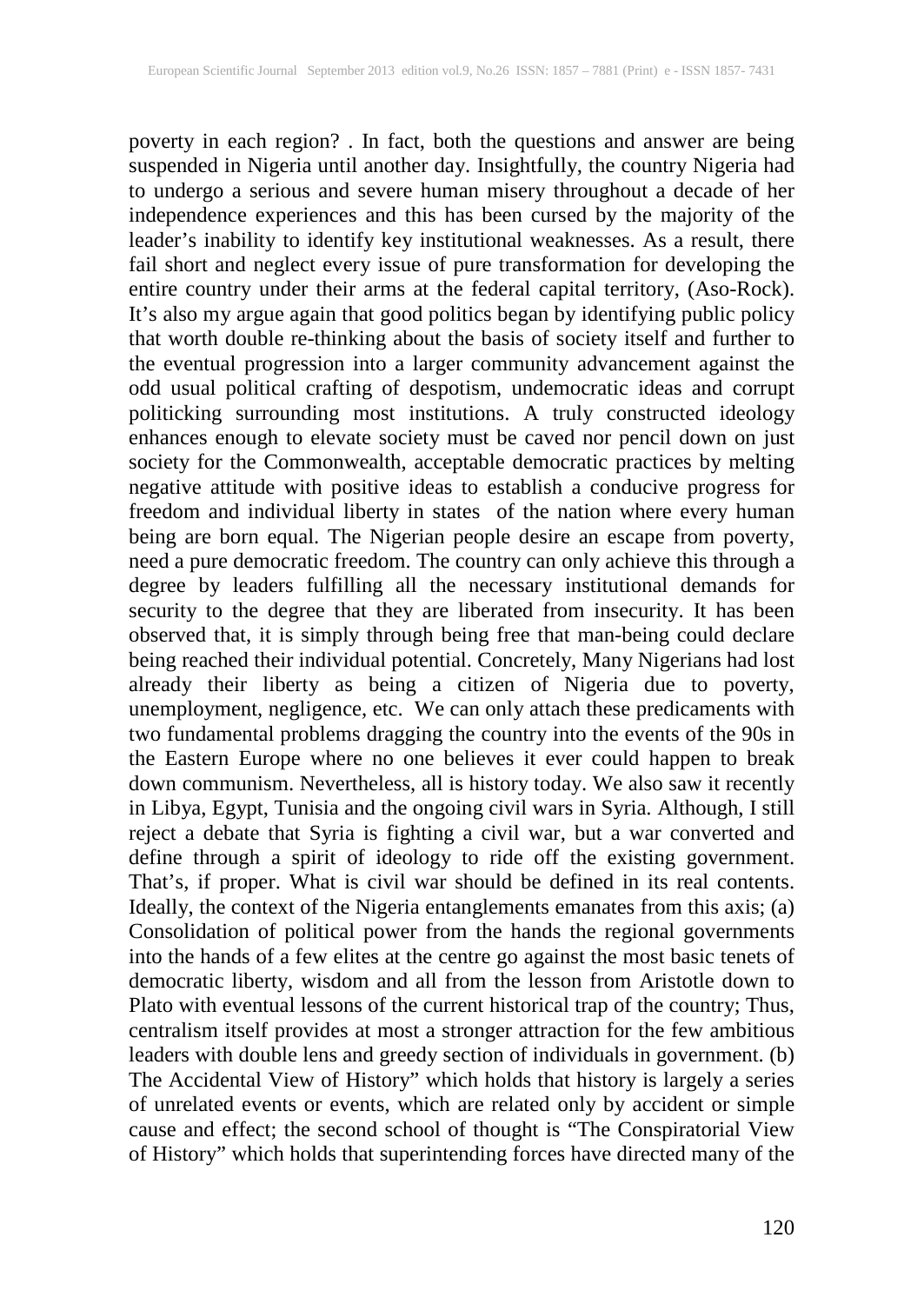important events of history<sup>[35](#page-6-0)</sup>. Note, Nigeria right from its history has fallen victims of the both concepts. Additionally, In his book The New Despotism, Lord Hewart, written in 1929, revealed the serious nature of the Fabians involvement in the British government: . "A mass of evidence establishes the fact that there is in existence a persistent and well-contrived system, intending to produce, and in practice producing, a despotic power which at one and the same time places government departments beyond the sovereignty of Parliament and beyond the jurisdiction of the Courts<sup>[36](#page-6-1)</sup>". As we all know, What we had once believed it was crafted in the spirit of righteous as 'democracy' has been officially dethroned by groups of politicians who believe these entire universes is constructed and preserve for only the few and their offsprings. Thus, they believe 'Evil' does not exist, which means, all us in the past knew about doing for humanity is pure justice and not evil. Eventually, and every Conner of the world today is surrounded by injustice, crime, poverty and terrorism. A world turned over by people of desperate power struggle to rule irrespective of idealistic tactics of state building. We as a society are living in a mess of blind men leading us in many political institutions, because there can find their way into power through deceptions<sup>37</sup>. Now, the willing for transcending changes had to be suspended as the case currently stood in Nigeria parliamentary and institutional affairs. Obviously, I should conclude this section by observing that if the current political power tussles, and hostilities should be strengthened nor allowed to progress without driving to dialogue on measures to arrest the situation, the issues of 'who control over the axis of power components in Nigeria' will sink into evil hands where the relevance destinations of each region will be determined by the successful groups (Shaibu, 2013). This is because apart from the army and other agencies, the country Nigeria political dreams would have been in doubt, yet. How long will such a military covenant will sustain the country democratic transitions? Even when many generations of the current Nigerian military are being used and further suppressed by politicians? Thus, The relevance of every state's

<span id="page-6-0"></span> $^{35}$  D. ANDREWS, FREEDOM IN JEOPARDY: THE CASE AGAINST THE EU AND SUPRANATIONALISM, See also, For an introduction to the conspiratorial view of history the author recommends A. Ralph Epperson's *The Unseen Hand* published by Publius Press. Once you've read this you will never view history the same way again. Available for

<span id="page-6-1"></span>purchase from Amazon UK athttp://www.amazon.co.uk/exec/obidos/ASIN/0961413506/.<br><sup>36</sup> UK COURTS OVERHAUL PLANNED TO HELP JURIES BAFFLED BY JUDGES,(<br>February 17, 2010)

<span id="page-6-2"></span> $\frac{37}{37}$  Shaibu, 2013, in the spirit of diagnosing the struggling states of the Nigeria failing status, does change ever exist in Nigeria? How does it affect the life of the peoples of this institution since independence? Furthermore, fourteen years after the country democratic transition in 1999. The country politics and suffering neither decreases but continually reaching the final death zone. 'Which way out for the Nigerians security and safety'?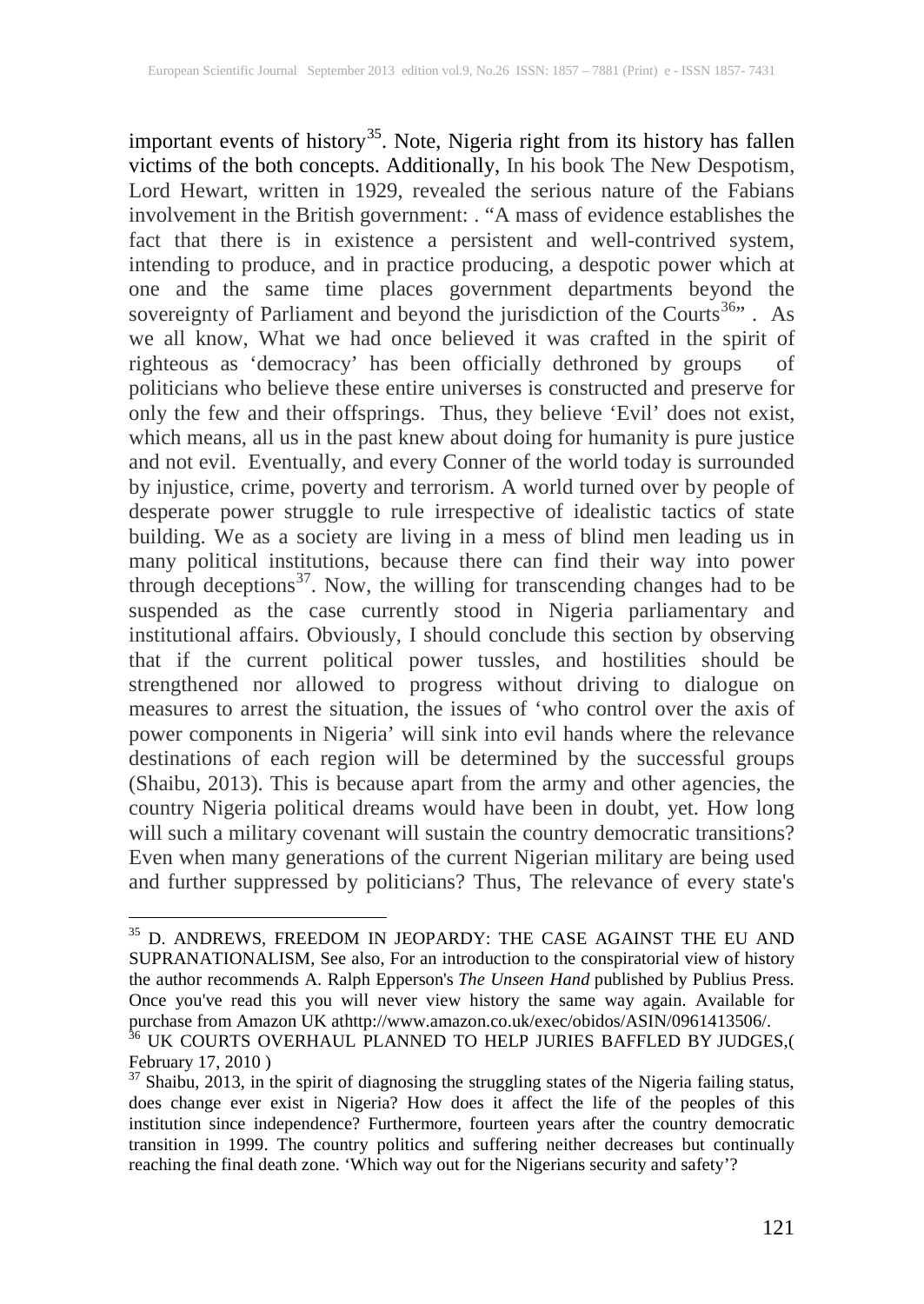power as far as my intellectual courage could sustain, power and purpose should be worth more in our political thinking. This is because the generations are watching, and the global world is following our defeated democratic transitions. It's too far to return, yet it deserves a courage to keep moving without visible destination for our posterity as a nation?. Let's all look beyond an empire which does not worth any legacy after our nations are gone.

#### **The return of Neo-imperialist or New democratic transition; "Should Nigerians look beyond anarchy after 2015"?**

When the Nigeria civil wars of early 60-70s eventually ended, the country was left with nothing more than a devastated, destruction, totally a new generation of nation states where many scholars would agree with me that 'the Nigeria days with history have not just ended rather as many will think nor observe but a creation of a new set of chronically states and leaders where instability and continue the political declining will emerge has finally arrived. As John Rawl will observe, 'This way of regarding the"principles of justice I shall call justice as unfairness'. Perhaps, No sooner will the country be divided into diagrams of states for the sharing of wealth instead of viable states for political competitions toward developments. Its under this symbol that the making of the current Nigeria democratic liberty was destroyed and eventually suspended as no reasons could actually account for the ideas of states creation rather the questions should have been asked. What causes the war? How can we re-define the states of our nation today? Are we still together in a struggle for unity and integration as one country? As Jean Monnet will illustrate in the closing words of his memoirs, he wrote; "The sovereign nations of the past can no longer solve the problems of the present: they cannot ensure their own progress or control their own future. And **the Community itself is only a stage on the way to the organised world of tomorrow[38](#page-7-0).**" Note, from the article of the Nigeria constitution, the balance of power was not stated categorically that the country should be ruled by one region, ethnic majority nor minority, but there is an array of Northern elite who from their political past taking, aspired to continue to stick to the attraction of historical hegemony bestowed on them by the British as the artificial Neo-imperials who own the entire country and that maintaining unity and stability as far as the country remain as their birthright. Thus, at the departure of imperialism as early and the transfer of power to the indigenous elite, the British purposely relinquishes the political power to the Northern elites whom they assume could confidently hold the weight of imbalance

<span id="page-7-0"></span><sup>&</sup>lt;sup>38</sup> Thomas Sowell, Politicians Taking Away Your Freedom (UK COURTS OVERHAUL PLANNED TO HELP JURIES BAFFLED BY JUDGES,( February 17, 2010 ) http://centurean2.wordpress.com/2010/02/17/uk-courts-overhaul-planned-to-help-juriesbaffled-by-judges/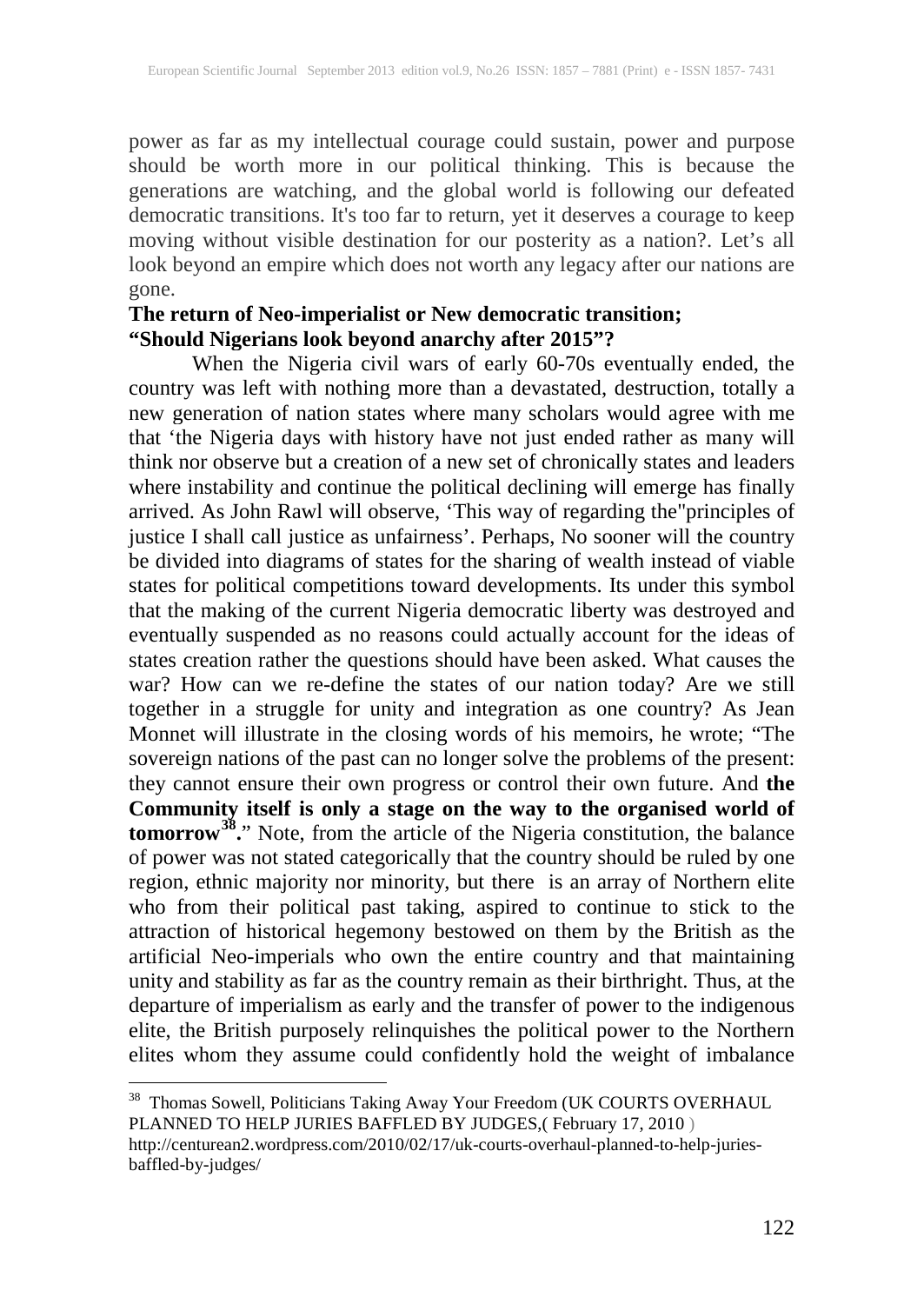structure they create as Nigeria. This is in order to continue maintaining the system institutionalized by the out-going colonialist. However, as time passed, the Western Nigeria elites were often seen or rather chosen by some Northern leaders to be serving as a puppet to the Northern elites and as such, some fundamental political powers were drafted by the northern elites to some groups of the Western Yoruba who had decided to play according to the northern prescription of political ideology and power positioning. Thus, if we consider a nation state as occasion or an entity which is supposed to be autonomous in their own internal affairs; it therefore means that each language's distinction which inhabits the states are not subjected to the rule language's distinction which inhabits the states are not subjected to the rule either of indirect colonial centres or of any occupying forces, nor are they sub-ordinate to any supernatural body with government authority and their administrative enforcement. Ideally, we could also have agreed with Oscar Wide 'Engenders passivity' when he illustrates that; education is a remarkable thing, but its well to remember from time to time that nothing is worth knowing can be taught." In reflection to the northern notion of political power in the Nigeria politics, even when the growth of democratic transitions, an attempt to transport Nigeria state picture into another way of 'Equality thinking' within the context of political balance of power in the country failed short of the Northern leaders thinking despite their extensive experience and training. Strategically, What is visible could the 'Most' Nigerian elite boast of as an asset for the development of their nation. Why has the country remained stagnant despite various knowledge of the Nigerians? One of the key reasons for this imbalance of power within the country should not be distanced from the Northern elite's ideological traps, which have been caging the balance of political power re-distribution in Nigeria from history. However, this inadequacy has to translate into a sweeping dramatic shift, especially when the power was transferred to the Western presidency in the 1999 general election, which had to remain until the death of the Northern president and this marked the beginning of power crises through violence, heavy corruption, mismanagement, etc. Although, exceedingly little does the northern elite realized the transfer of power to the Obasanjo government could change the unrelenting power diminishing in the country as the circumstances reflect today. As difficult as the current situation could be revealed, the future direction of a political power shift in 2015 according to the Northern leader's strategic calculations was to be a return to the northern regions and if such expectation falls short of returns, we may also expect more crises by the pressing political leaders of the North to regain the lost power after 1999 transfer of power to the Obasanjo government. In addition, in 2010, deaths of Northern president who leads to the power relinquished to his vice president as the contemporary constitutions indicated despite many invisible powers dragging by the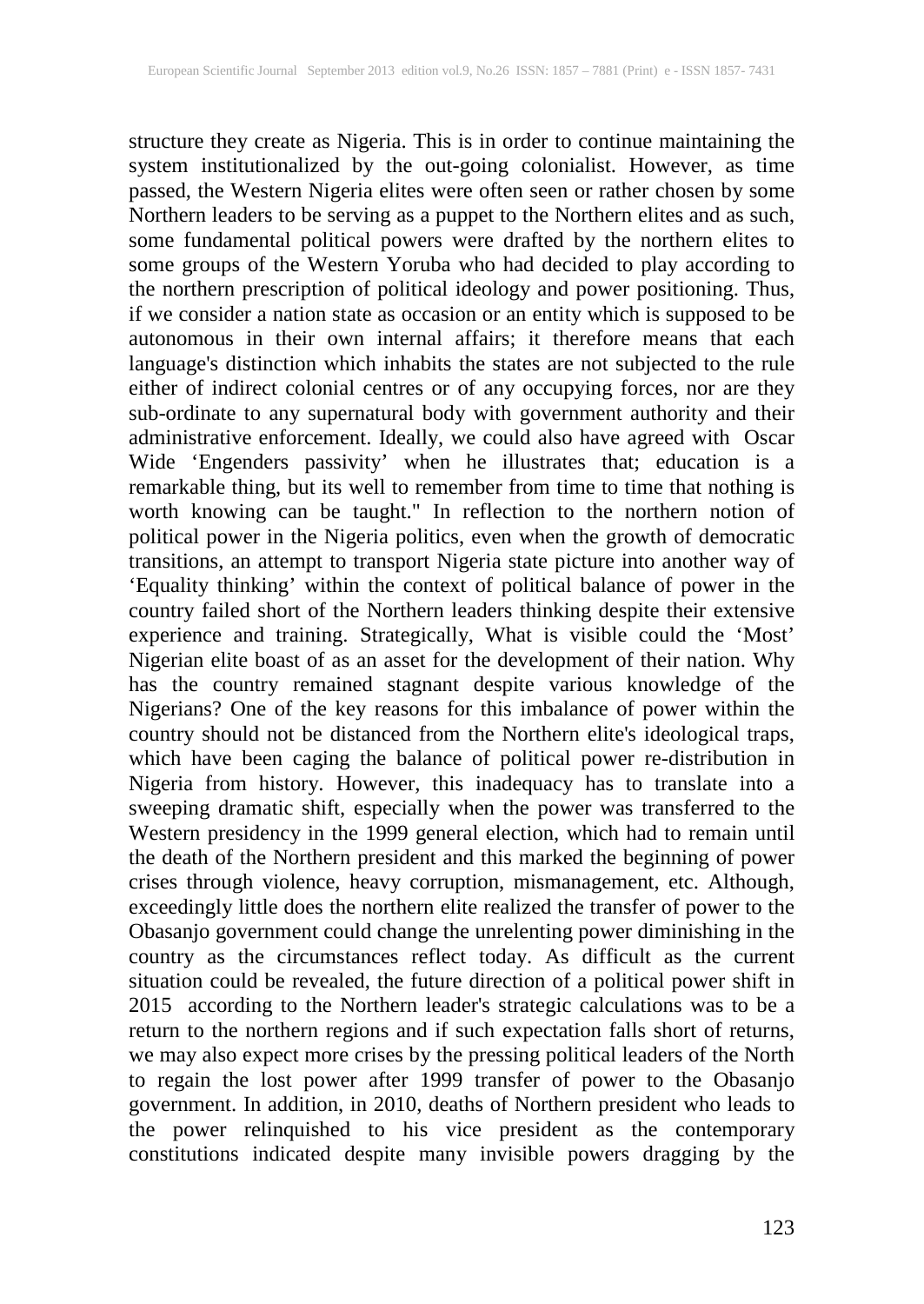Northern leaders to contradict the constitutional documentation. Now, should Nigeria collapse because of ideological difference in shaping the country instability? The whole severity of the country's current predicament is the distance from the ineptitude of the political actors to interpret the countries visions which could help to secure and further steer the country from the current crash but instead most of the political mechanization not far from the mere political propaganda through the uses of media and political loyalist. We may also expect that Nigeria crises and the historical questions on the regional demarcation by the British is not over as so many issues knocking the country Nigeria today is not merely ethnic differences but components of issues which might further lead to the unmaking of the current institutions called Nigeria.

### **From Political struggle to conflict of ideology;** *'Nigeria doubles collective Political explanations'.*

Politically, the history of 'why the civil wars in Nigeria in 1967- 1970s may have pretended to be over in the 70s. Yet, every trace of the incident of conflict and violence in Nigeria since 1960s, references are usually made toward the same issues that may have established the initiating of the sporadic wars that demolished Igbo ideas of a sovereign nation, but as the political power imbalance indicates today, there are extraordinarily many waves transiting the country to another shocking political rocket on the Nigeria institutional affairs as far as the political forecasting of my intellectual may have observed and pencil down. I may also state that history will probably not overlook the leaders of the current Nigeria nations as an effort to rebuild the country for the betterment of offspring were technically initiated to their own self-aggrandizement and selfishness. This is because much Nigeria but realized their disconnection, differences, and dis-likeness even when the government is preaching another form of political drama to turn the public opinion after the reality and circumstances on the surface of the Nigeria political atmosphere. As the historical incident of the ended cold war may have revealed, everyone within the field of global politics will realize that the advance relationship between the US and Russians will be a significant international forecast to predict how logical the future of closed relation between the two countries will flourish. Yet, there have been a collaborative effort by both countries to safe guide global democracies through an advance dialogue over the years which some have been successful while the others face some challenges over the term 'supremacy of dominance'. etc. Indeed, for scholars and the policy makers who could understand the current predicament in Nigeria will totally be aware that, there is a constant lack of consensus on both regions that make Nigeria as a country. We should not be surprised. Why does this situation have to linger for an awful long time in the country's history? One of the key suspects of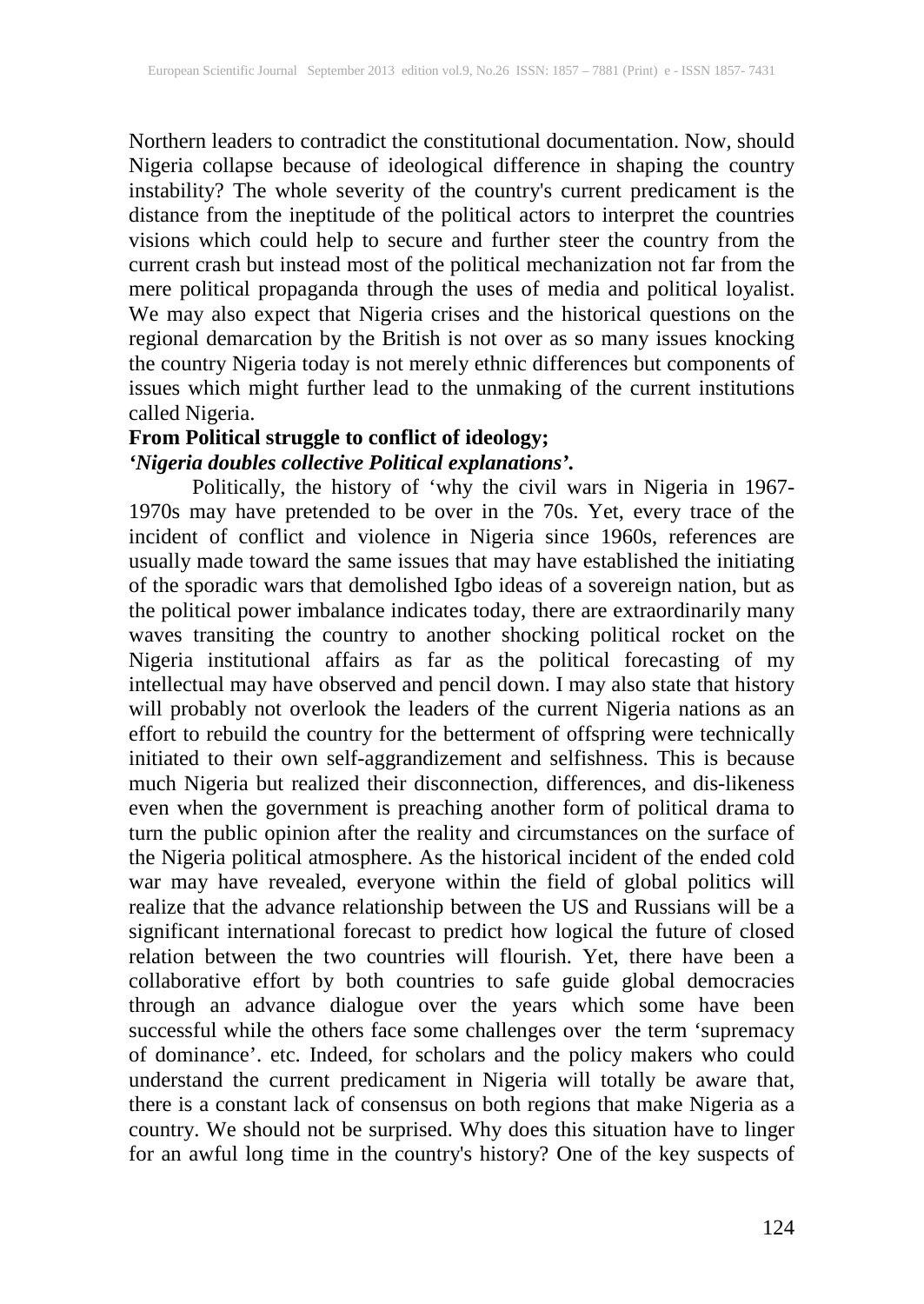this predicament was a lack of trust. Within the various actors as leaders who try to transform the country and as a result, the values for the establishment of peaceful institutions capable of translating the country into its original destination has to be suspended indefinitely by each leader whomever rule the country. Thus, from the indicator presiding over the Nigeria currently. Many of the inhabitants of the country are fully aware that there are never any visible traces of democratic practices as values to human liberty, freedom, security and protection since the end of previous devastated civil wars, which in ways that are more practical contributed significantly to the current mistrust among the political leaders through deception and falsehood in Nigeria. Has Nigeria actually learned anything from the historical frequency of her radical civil wars of the 60s-70s? No. Actually, was there any noticeable lessons ever achieved in the Nigerian political affairs or was the initiation of ideas of the state's creation of the distribution of oil wealth through a series of regional allocation and the issues of power sharing formula which has in 2012 draw out another indicator on what the majority of Northerner believed it is clearly a political fraud. Despite this misfortune, the evidence since over fourteen years of the current PDP lead government has revealed to the entire nation that transformation of the country's economy was down primarily under a constructed channeled of the groups of an individual who particularly benefit independently from every of their loyalty to the ongoing political elites to loot the wealth of the country without a single comprehensive project irrespective of how the public might cry foul over the crime of the regime in a democratic state as Nigeria. Perhaps, this current government can't boast of one greatest achievement as those from its initiation of mass murder in Baga, Borno states in its attempt to dislodge the Boko Haram extremist out of the states in what amnesty international observed as the Nigeria government being involved in extensive genocide of the civilian despite the government claims of superiority. Even the battle over this claim is known to everyone as Nigeria's government has failed in its effort to control her domestic instability. But after the decade of Nigeria's expectation by various scholars and global society to lead Africa continents to its land of Canaan, how successful was this impression translate into a reality in Nigeria? What concretely could prove that the Nigeria is on the right path to Jerusalem or could predict the country any viable messages to future development of democratic progress? Can the country Nigeria survive and will still be available after  $21^{st}$  centuries? At least, this could be an inevitable prediction. Ideally, such thinking is because; therefore, it is not by chance that, the legacy of almost all the idea of reforms in Nigeria is surrounded by those fabricated policies tied technically together to provide for one class of individual, party politics, individualism, etc. Without a strong political, economic vision for the growth of genuine democratic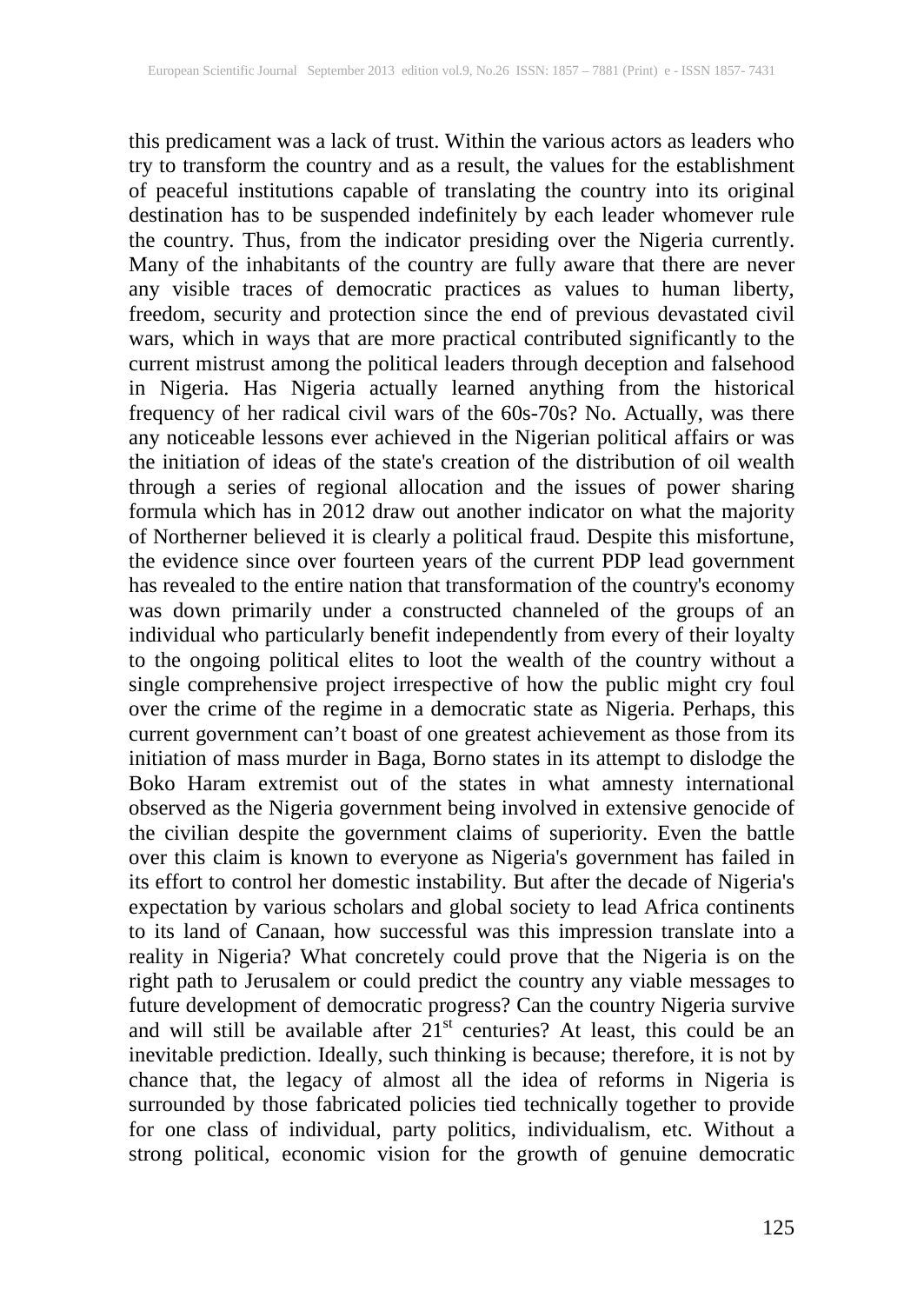institutions in the whole society inhabiting the country rather, the expedition was specifically on issues of sharing federal grant as dividends of democracy. The questions in the Nigeria political diagram are at most a heart-breaking warning near the end of achieving a legacy of Imperialism.

## **Inevitable democracy; Nigeria & the stolen freedom**

The most significant casualty of Nigeria's independence perhaps, is one fundamental issue in Africa and both international debate on what will happen if the country could not survive its long history of violence, instability? Who benefits from the future split of Nigeria? Yet, the contemporary inability of the Nigeria leaders to recognize the troubling nature of both the past and existing institutions had to put the country under the pressure of collapse, and then continues to decline. However, under the PDP leadership of the country's ruling party, the country had to be fast track into a deadly position with violence more than any time in the country's history despite the fourteen years in power without locating the counternature of the country's predicaments. Thus, we are already seeing a country being reversed from democratic transitions into another authoritarian society where human liberty, freedom and survival are being placed under the surveillance of insecurity, poverty, unemployment, destitution and the political economy of the country being pressed into a standing order of failure. However, some instances worth political and psychological exploration as for examples; The federal government of Nigeria was quoted to have squandered about \$67 billion from the country's foreign reserves and the excess crude account with any scan evidence nor little evidence to show how such a project were awarded and further completed between 2006 and  $2007<sup>39</sup>$  $2007<sup>39</sup>$  $2007<sup>39</sup>$  Also, On the issues surrounding the Nigeria oil wealth, 'How should the income from this oil sector be visualized for the benefit of developing the country instead of the popular democratic practices of sharing? Even so, despite the uninterrupted decade of a long high oil price in the international market, more than 77% of Nigerians continue to struggle with life in absolute poverty while from various evidence throughout the country shows that billions of dollars granted, collected, injected into both the national and state budgets have not been able to be translated into any visible and better advancement of the country. In neither on poverty, education, health care, unemployment, destitution and the physical and bureaucratic infrastructure which could ideally drive the country's wealth and investment into growth. The government of Nigeria is under an 'Extensive weakness' as a sovereign state. No doubt, the institutions could hardly generate and fosters adequate strategy to smuggle the common domestic communal violence, crime,

<span id="page-11-0"></span> <sup>39</sup> **See**, *Salisu Suleiman (June 17, 2013)* Jonathan as President and Contractor-in-Chief, http://nigerianstalk.org/2013/06/17/jonathan-as-president-and-contractor-in-chief/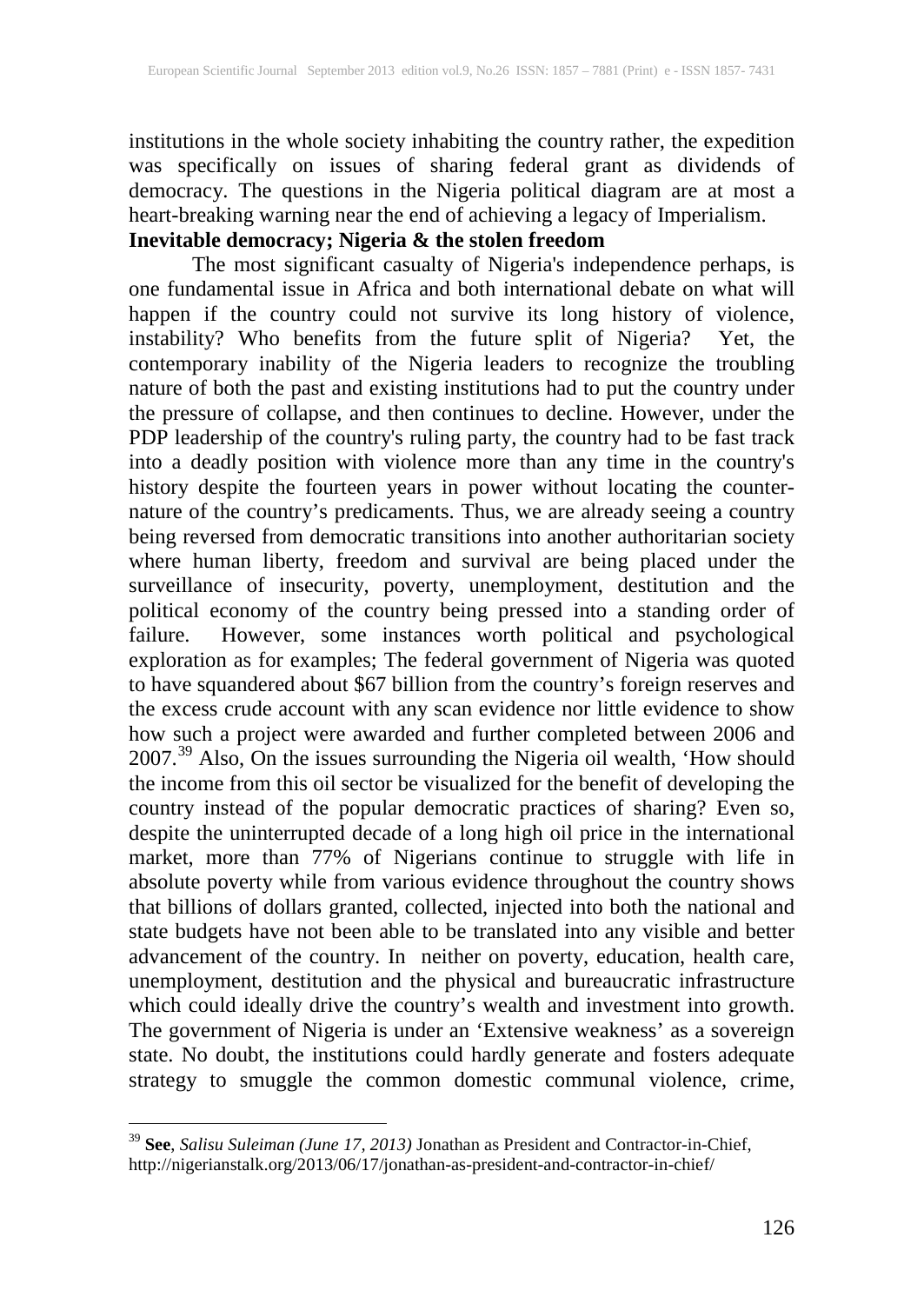corruption, kidnapping, oil theft and the contemporary terrorism. Thus, the firsthand Nigeria, current leaders and their action have to be diverted into preventing a direct contact with reality on what is shaping the country's growth. Especially, those from directly rupturing the nation at the centre through a set of powerful oligarchy of power players from each region. While the massive poor people below were tearing the already sinking nation apart from the armchairs of their empire wealth. Indeed, The politicians are too early to bed arranging for the 2015 election and also equally important busy planning to capture power within their domain to keep holding on to their empire building. The opportunity for a commendable society growth through a diagnosis of policies capable of undoing the already block opportunities throughout the country for the next generation and which also have to draft the country's crisis above every available idea for changing the lifestyle of the Nigeria dozen's citizen is under a severe neglected. Consequently, 'Who should be blamed as Nigeria's problem? Who is the main beneficiary of massive empire corruption throughout the country? 'Are this domestic terror of looting the whole country's wealth the once course by Boko Haram people or politicians? In fact, sometimes, I often see Nigeria as an imaginary society where nothing seems to begin nor will at any possible and visible period produces evidence of reality as an achievement toward stability of mind and soul, liberty and freedom to natural existence in the states of nature. A true nation under downed deflected and destroyed by a 'few' selfish mun'gwus.(Shaibu,2013)

Thus, After many failures of the current PDP leading political party, the questions in the country now are how can democracy will rebuild its entirety in Nigeria where the agenda for liberty, freedom, growth and change to be forcefully introduced into the country at the end of the ongoing regime? At most, there is a genuine danger of Nigeria being disintegrated where each of the key regions will navigate their separate destiny. Although, it is hard to predict how such inevitability will appear, but we should not quickly forget what recently have changed the long-serving president in Cairo and Libya. Therefore, we may even ask a question as what restores a peaceful settlement of the contemporary dislocation in the country without massive genocide through violence and wars. Certainly, we could learn from every dimension of Nigeria the diminishing institutions through the highway corruption, ineffective leadership, and political awareness to democratic norms and stability in the country throughout the last fourteen years. Maybe, because of this misinterpretation of the relevance of democratic transitions in Nigeria, the reverse might unlikely see another political diagram, which may at a long run adjust new development institutions with a democratic tendency toward re-united after the initial collapse at the close of the century. Thus, countries compete with one another to transmit prominent change along the sphere of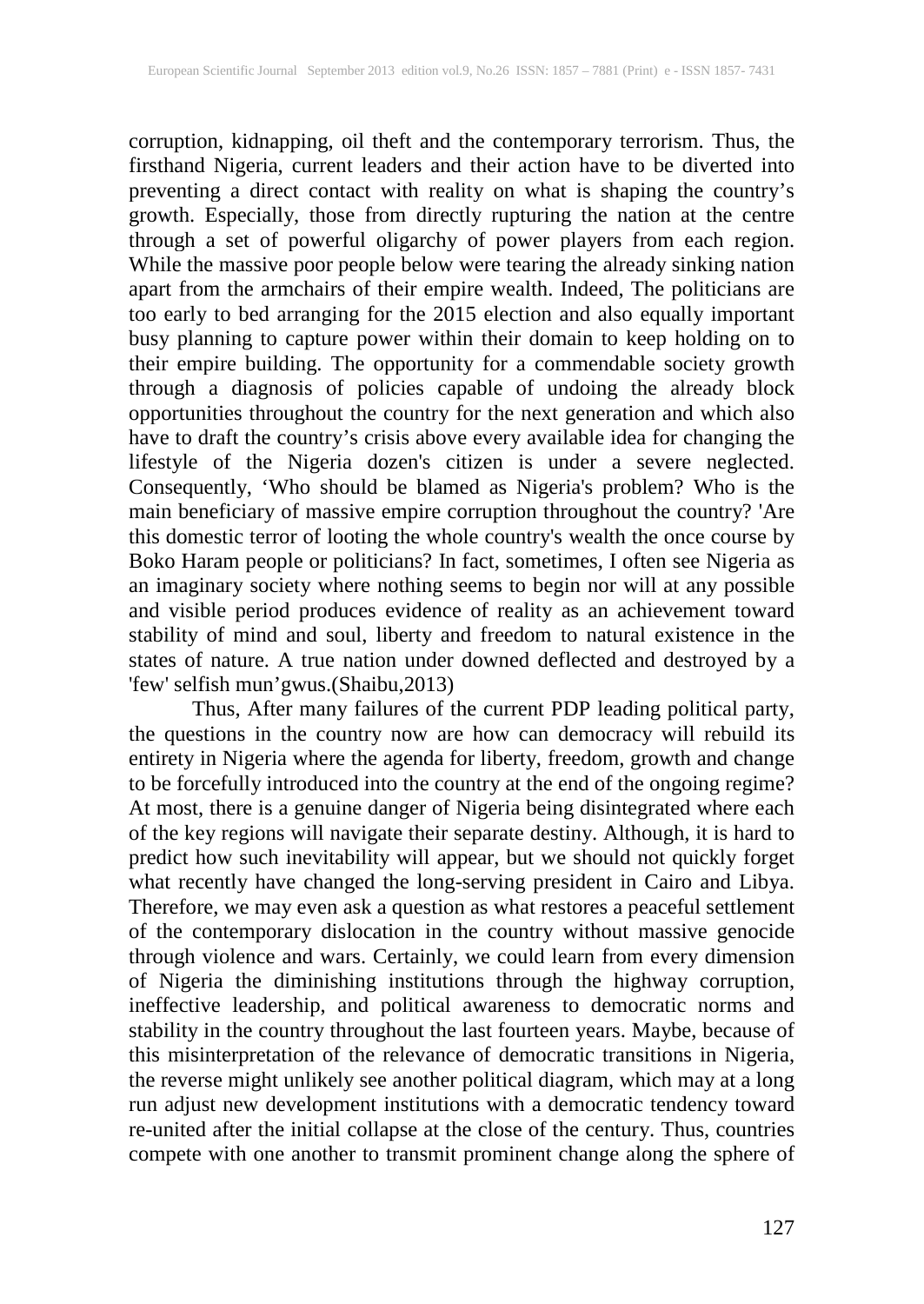human needs by building an enlightened community through justice and stability. While shifting the declining status into a radical longing for change through a coalition of political growth through a significant knowledge of the country challenges, (Shaibu, 2013). This will often make an excellent understanding of differences in shaping unity and the construction of a true democratic globalization. Nigeria is undoubtedly facing a grave institutional breaking by the ways the contemporary institutions have been disconnected and as such. The difficulty will shape the future growth and development in both political, economic integration due to sluggish strategy and tactics by the leaders toward challenging the problems of the population, instability, the immediate jockeying for power, depending on foreign aid, etc. without acknowledging the continual suffering of this massive poverty ridding institution. If we imagine the future of liberty within the contemporary Nigeria, we may be thinking of another Nigeria as the current system is incapable of delivering the country to a genuinely democratic dormitory rather the states will continue to be shaped by chaos and anarchy up to the time that the traditional ideas of building a truly nation-state is being identified in Nigeria. No doubt, the time is too short to cry but to return to the drawing table while the sun is yet to trickle down on the hill but with a cost. If this shows the conventional wing of change's blows, Nigeria will find itself in a serious trap of reality. One could readjust to say that, neither issues of oil wealth in the country ever help the current scramble in the country. An 'Explanation also is that oil exporters are more prone to civil war because they tend to have weaker state institutions than other countries with the same per capita income (Fearon and Laitin 2003). States with high oil revenues have less incentive to develop administrative Comm-patience and control throughout their territory<sup>[40](#page-13-0)</sup>. Perhaps, The era is certainly against the country progress. We may promise as a leader, but we cannot change it, but we must accept them. (Shaibu, 2013). This is how the unmaking of the contemporary Nigeria was stolen into an unknown destination. 'Democracy' a testing device for private gain in Nigeria political landscape and as such, a dividend of democracy is missing or rather being looted out of the country. The way out is certainly. The reverse is to draft policy sufficient enough for their next posterity. I did hope. As shaibu 2013, illustrated on the Nigeria democratic question, challenges of reconciliation and negotiation, he posits that " the contemporary political interpretation of the country Nigeria failures has been more often political issues rather than those rooted in the country social reality"<sup>41</sup>. The Nigeria predicament has been fast tracked by the event of

<span id="page-13-1"></span><span id="page-13-0"></span>

<sup>40&</sup>lt;br><sup>40</sup>See, **Fearon / PRIMARYC OMMODITYE XPORTSA ND CIVILW AR, pp. 487**<br><sup>41</sup> D.S. Shabu, 2013, 21<sup>st</sup> century questions; the state of Nigeria democracy in peri?; Violence and democracy in Nigeria' mapping the rootages, pp.229 , European Scientific Journal , may, 2013, vol.9.14.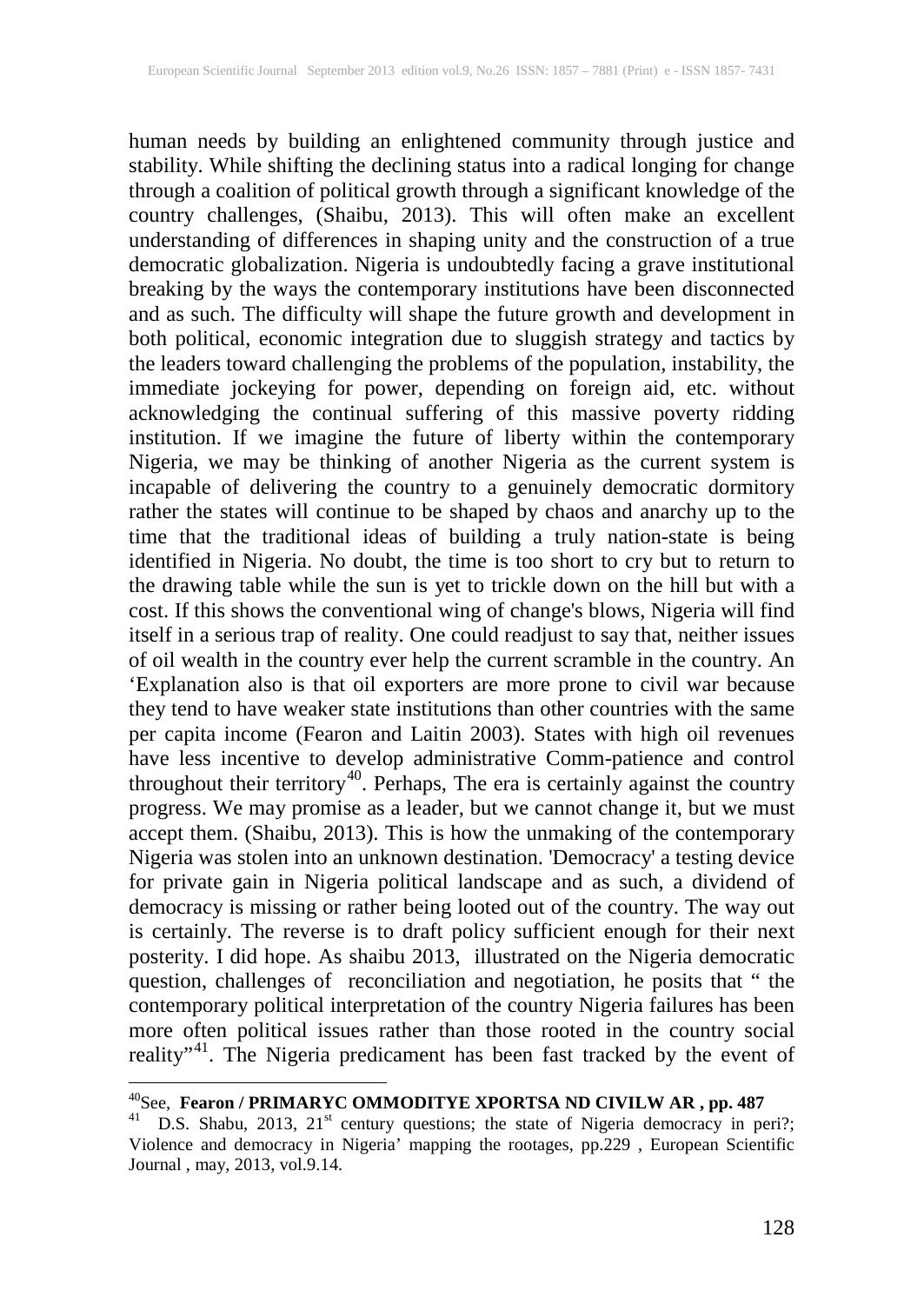neglectful practices by the country's foremost politicians instead those proclaimed of historical assumption. For instance, the standing of the constitutionalism of any country reflects the recognition by all political actors that a particular political process, established democracies, must be respected if any valid political activity is to take place. Whether this political process includes judicial review, whether it is grounded in the notion of individual liberty or group solidarity, whether the constitution stresses political or social and economic rights, are important questions, ...the crucial elements is that, whatever the constitutional structure may be, it must reflect the will of the people and it must command sufficient respect from all political actors to serve as an effective limitation on the unprincipled exercise of public power.<sup>42</sup> As illustrate by J. Bryan Hehir makes a valid point, when he speaks of the International Community as important and valid primarily as a moral concept that in turn can shape institutions and inform policy choices. He offers the notion of "human community", which exists prior to the sovereign state, its moral reality rooted in shared human nature, and its normative imperative being one of solidarity – a conscious conviction that common humanity sustains a minimal number of moral obligations across cultures, national boundaries, and geographical distances (Hehir: p. 38). Undoubtedly, Nigeria may have been stolen but yet undiscovered. Thus, for examples, From 1960 to 1999 (39 years), Nigeria earned N4.8 trillion. However, in the 14 years under the PDP rule, Nigeria earned about N50 trillion (see Muazu Jibril Jaji, Daily Trust, 25/06/13, p. 57)! Oil has never had such uninterrupted high price for so long; government-owned companies have been sold; state-owned banks have been sold; government houses, thousands of them, have been sold. Government-owned hotels, insurance firms and oil-marketing companies have all been sold, all by the name of privatization and reforms. Prices of petroleum products have been increased several times and "looted" billions have been recovered<sup>43</sup>. Where does Nigeria's posterity lie? With a politician without status of commitment nor with the majority of poor masses who can purchases like 'Tuwon dawa' from nor by the street? The future count, we must recognize them. An issue for a sustainable Nigeria requires a moral obligation which must be rooted in one share values irrespective of languages difference in the country.

<span id="page-14-0"></span><sup>&</sup>lt;sup>42</sup> See, Constitutionalism & Politics, (1993) edited by Irena Grudzinska Gross, Bratislava Symposium 1993. Pp.014-019.<br><sup>43</sup> See, The Nigeria Intel, **(on July 18, 2013). The PDP Website Economy,** 

<span id="page-14-1"></span>http://www.nigeriaintel.com/2013/07/18/the-pdp-website-economy/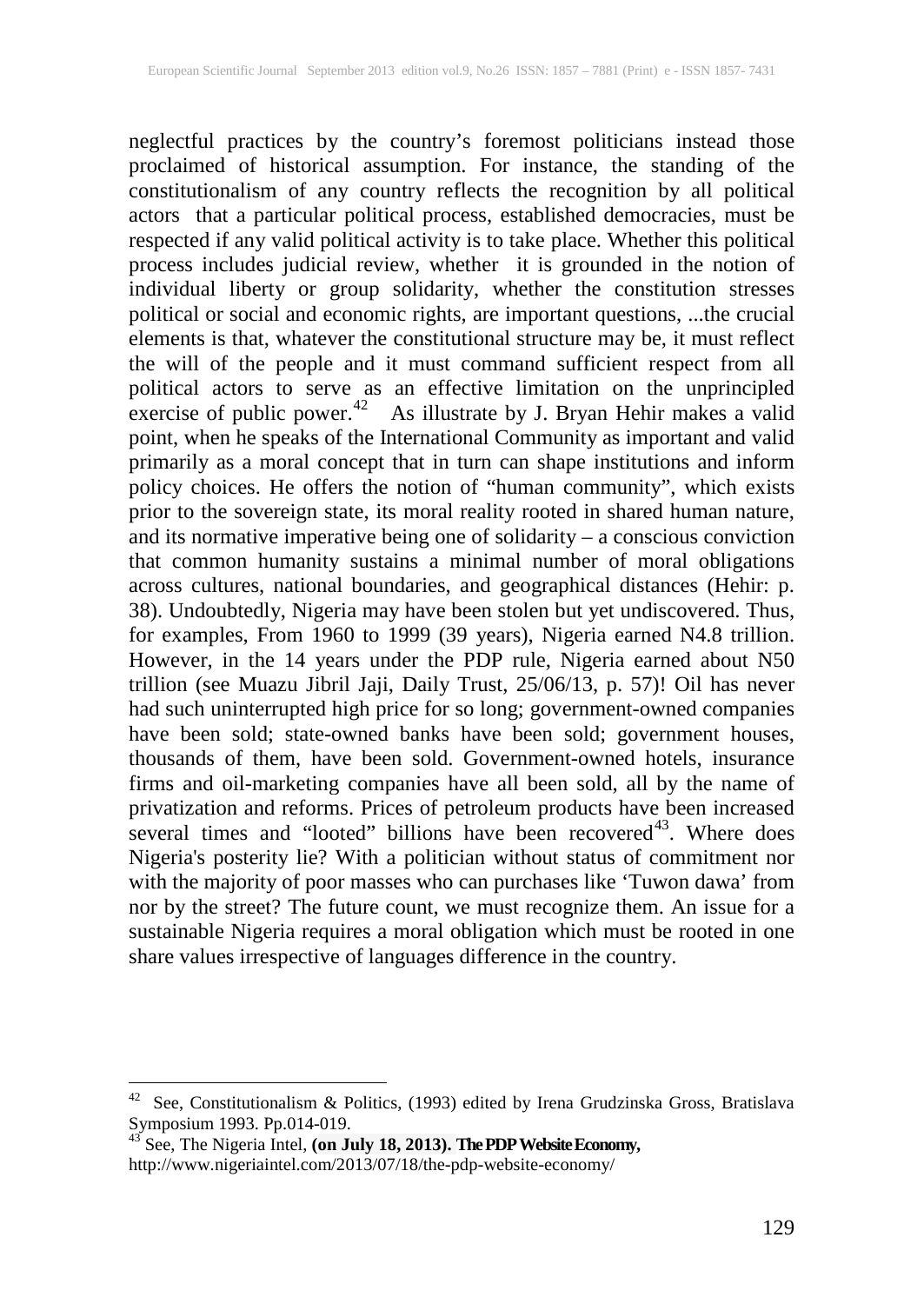#### **References:**

D.S. Shabu, 2013, 21<sup>st</sup> century questions; the state of Nigeria democracy in peril?; Violence and democracy in Nigeria' mapping the root ages, pp. 229 , European Scientific Journal , May, 2013, Vol. 9.14.

Samuel Huntington, the clash of civilization and the rethinking of world order (free press 2002)

Serap BINDEBIR, Mia HANDSHIN, Miodrag JOVANOVIC, Christian E. RIECK ( 2003) Federalism, Decentralization and Conflict Management in Multicultural Societies -International Community-

*D. ANDREWS, FREEDOM IN JEOPARDY:* THE CASE AGAINST THE EU AND SUPRANATIONALISM, See also, For an introduction to the conspiratorial view of history the author recommends A. Ralph Epperson's *The Unseen Hand* published by Publius Press. Once you've read this you will never view history the same way again. Available for purchase from Amazon UK at

http://www.amazon.co.uk/exec/obidos/ASIN/0961413506/.

Patrick Thornberry, (1993) The Democratic or Internal Aspect of Self-Determination with some Remarks on Federalism (1993)

Charles Sampford (2001) Reconceiving and Reinstitutionalizing Liberal Democratic Values in a More Global World (2001)

Dmitri van den Bersselaar (2004;) ESTABLISHING THE FACTS: P. A. TALBOT AND THE 1921 CENSUS OF NIGERIA , *History In Africa;*  2004; 31, Research Library

pg. 69

Osarhieme Benson Osadolor (2010) ORIGINS OF THE CENTRAL DILEMMA IN NIGERIA'S FEDERAL SYSTEM: THE WARTIME QUASI...*Journal of Third World Studies;* Spring 2010; 27, 1; Research Library page. 193

Elazar, D. J. (1987), Exploring Federalism. Tuscaloosa, AL: The University of Alabama Press.

Horowitz, D. L. (1985), Ethnic Groups in Conflict. Berkeley: University of California Press.

Filippov, M., Ordeshook, P. C. And Shvetsova, O. (2004), Designing Federalism: A Theory of Self-Sustainable, Federal Institutions. Cambridge: Cambridge University Press.

Roger D. Congleton, (A Political Efficiency Case for Federalism in Multinational States: Controlling Ethnic Rent-Seeking1

*UK COURTS* OVERHAUL PLANNED TO HELP JURIES BAFFLED BY JUDGES, ( February 17, 2010 )

Thomas Sowell, Politicians Taking Away Your Freedom (UK COURTS OVERHAUL PLANNED TO HELP JURIES BAFFLED BY JUDGES, (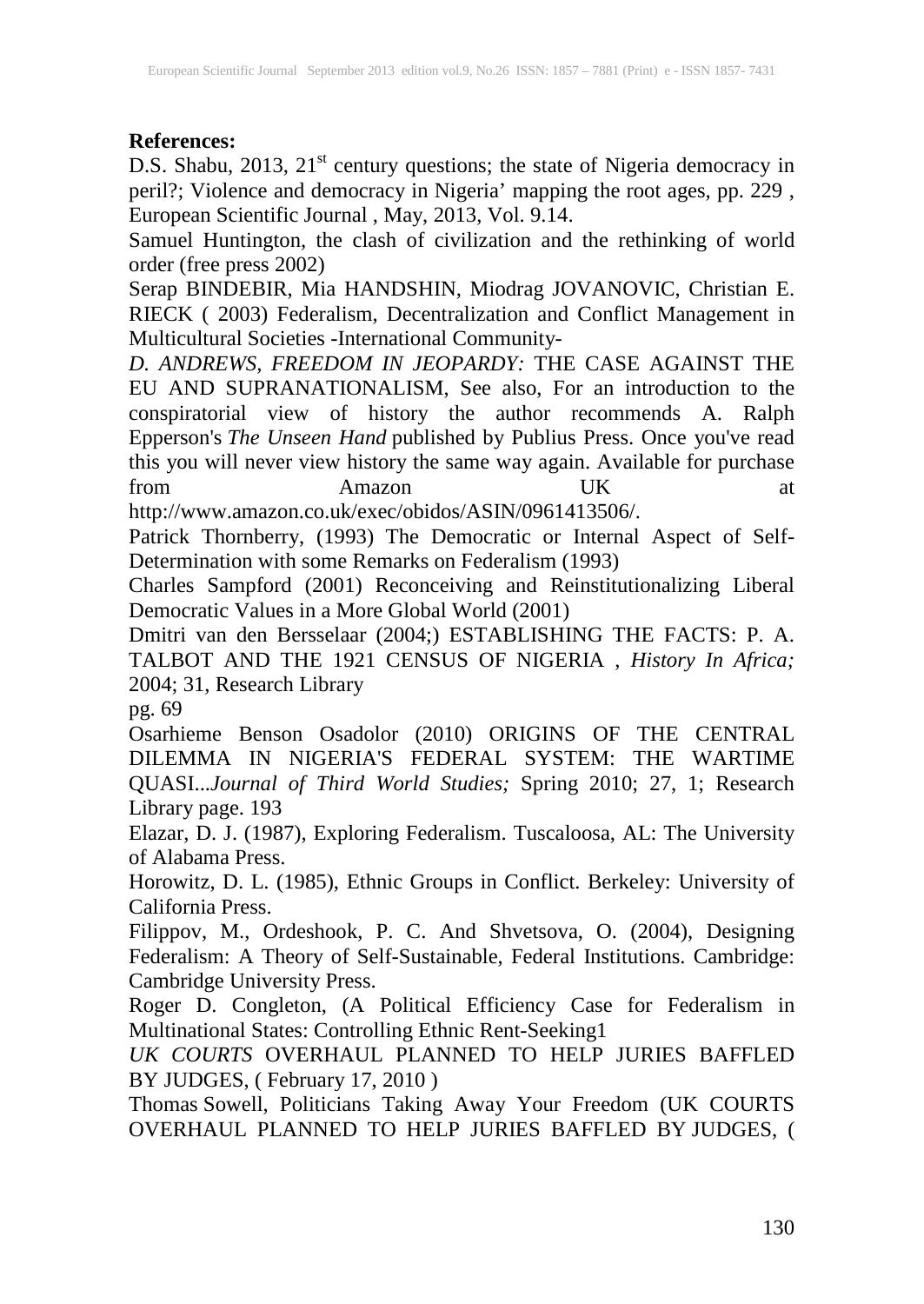February 17, 2010) http://centurean2.wordpress.com/2010/02/17/ukcourts-overhaul-planned-to-help-juries-baffled-by-judges/

See, Constitutionalism & Politics, (1993) edited by Irena Grudzinska Gross, Bratislava

Symposium 1993. Pp.014-019.

Brennan Kraxberger, (2009) Negotiations of tradition' in Nigeria : Creation of States, the Military and Local Domains (http://jas.sagepub.com/)

A. J. Brown, (2002) Federalism, Regionalism and the Reshaping of Australian Governance

Ayoob, Mohammed, 1995. The Third World Security Predicament. State Making,

Regional Conflict and the International System. Boulder: Lynne Rienner.

Frieder Ludwig, (1999)Christian–Muslim Relations in Northern Nigeria since then

Introduction of Shari'ah in 1999

James D. Fearon, (2005), Primary Commodity Exports and Civil War Author (s): The Journal of Conflict Resolution, Vol. 49, No. 4, Paradigm in Distress? Primary Commodities and Civil War (Aug., 2005), pp. 483- 507Published by: Sage Publications, Inc. http://www.jstor.org/stable/ 30045128 .(Accessed: 18/07/2013 07:18)

Thad Dunning, ((Aug., 2005), Dependence, Economic Performance, and Political Stability

Author (s): The Journal of Conflict Resolution, Vol. 49, No. 4, Paradigm in Distress? Primary

Commodities and Civil War pp. 451-482 Published by: Sage Publications, Inc. Stable URL: http://www.jstor.org/stable/30045127 .(Accessed: 18/07 /2013 07:20)

Author (s): Paul Collier and Anke Hoeffler; (Aug., 2005) Rents, Governance, and Conflict, The Journal of Conflict Resolution, Vol. 49, No. 4, Paradigm in Distress? Primary Commodities and Civil War (), pp. 483- 507Published (Accessed: 03/11/2011 09:55Your)

Africa Report N°119 – 25 October (2006) NIGERIA'S FALTERING FEDERAL EXPERIMENT

Clair Drake, (Jun., 1957) Observations on Interethnic Conflict as One Type of Intergroup Conflict; Conflict Resolution, Vol. 1, No. 2, Approaches to the Study of Social Conflict: A Colloquium (Jun., 1957), pp. 155-178, Published by: Sage Publications, Inc.

Stable URL: http://www.jstor.org/stable/172561 .(Accessed: 18/07/2013 07:39)

Approaches to the Study of Social Conflict: Introduction by the Editors Source: Conflict Resolution, Vol. 1, No. 2, Approaches to the Study of Social Conflict: A, Colloquium (Jun., 1957), pp. 105-110 Published by: Sage